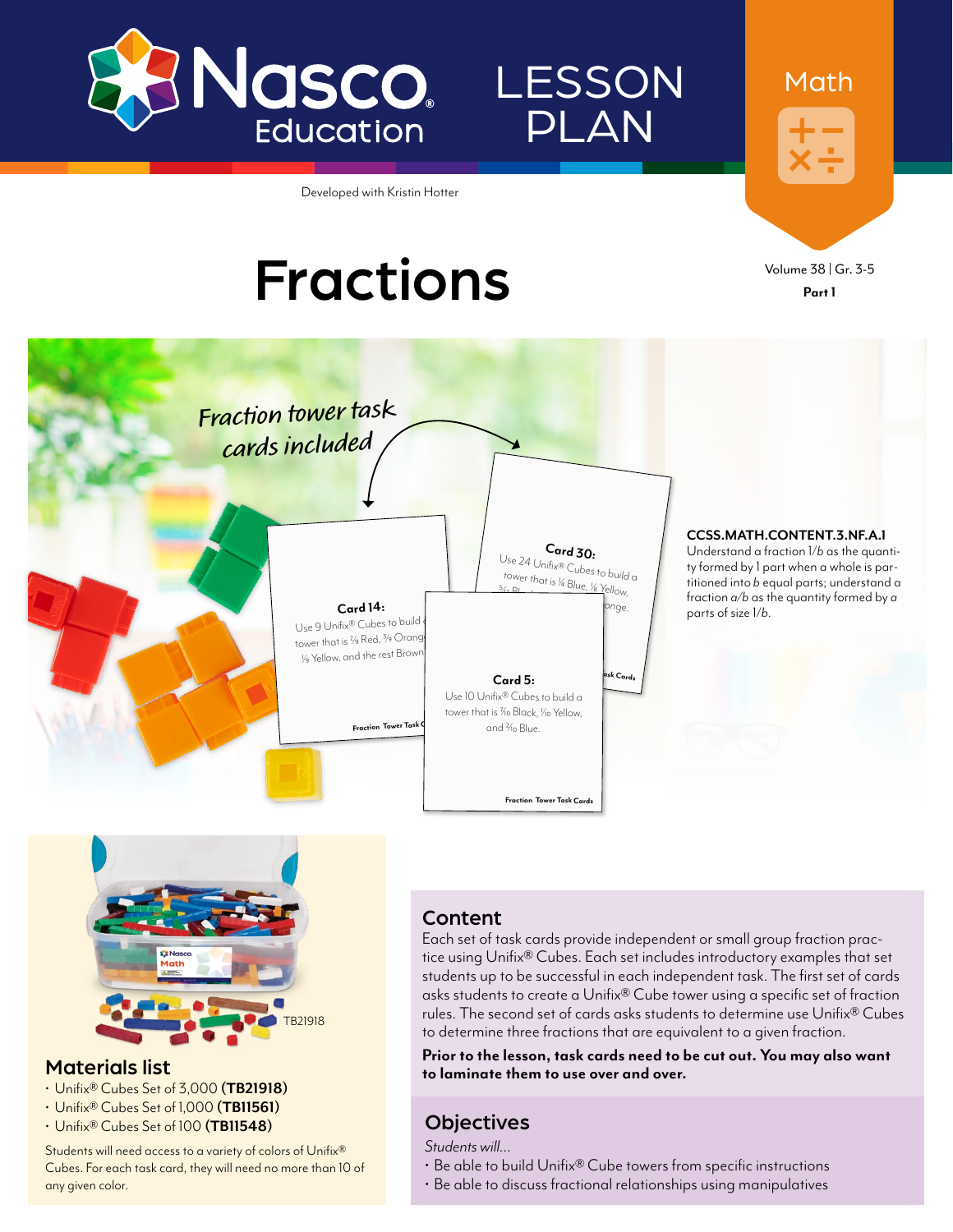### Introductory example

Create a tower of Unifix® Cubes. Include 2 red cubes, 2 black cubes and 1 white cube.

Ask students how many total cubes are in your tower. (5) Explain that is the denominator of the fraction because that's whole or total number of Unifix® Cubes.

- How many cubes are red? (2) Explain that will be the numerator of the fraction because that's the part of the whole.
- What fraction of the tower is red?  $(2/5)$
- How many cubes are white? (1)
- What fraction of the tower is white?  $(\frac{1}{5})$
- How many cubes are black? (2)
- What fraction of the tower is black?  $(2/5)$
- How many cubes are orange? (0)
- What fraction of the tower is orange?  $(0/5)$

#### Fraction Tower Task Cards (pp. 3-12)

The difficulty of the task increases as the number on the card increases.

**Cards 1-10:** Introductory cards. They give all needed details and only use fractions with like denominators.

**Cards 11-15:** Also use fractions with only like denominators, but students need to determine how many of one color of Unifix® Cubes are needed.

**Cards 16-20:** Give all the needed information and use fractions with both like and unlike denominators.

**Cards 21-30:** Use fractions with unlike denominators and ask students to determine how many of one color of Unifix® Cubes are needed



#### Intervention

- Students can start by building towers with 2–5 Unifix® Cubes. Limit the number of block colors to 2.
- Students can write out addition sentences to help them recognize that the sum of all Unifix® Cube towers will always be 1.  $\frac{1}{6} + \frac{2}{6} + \frac{3}{6} = \frac{6}{6}$  (1)

#### Extension

- Students can create their own task cards and ask a friend to solve. Blank task cards are included at the end of the lesson.
- Students can grab a handful of Unifix® Cubes and write a task card that applies to the amount of cubes they've pulled.



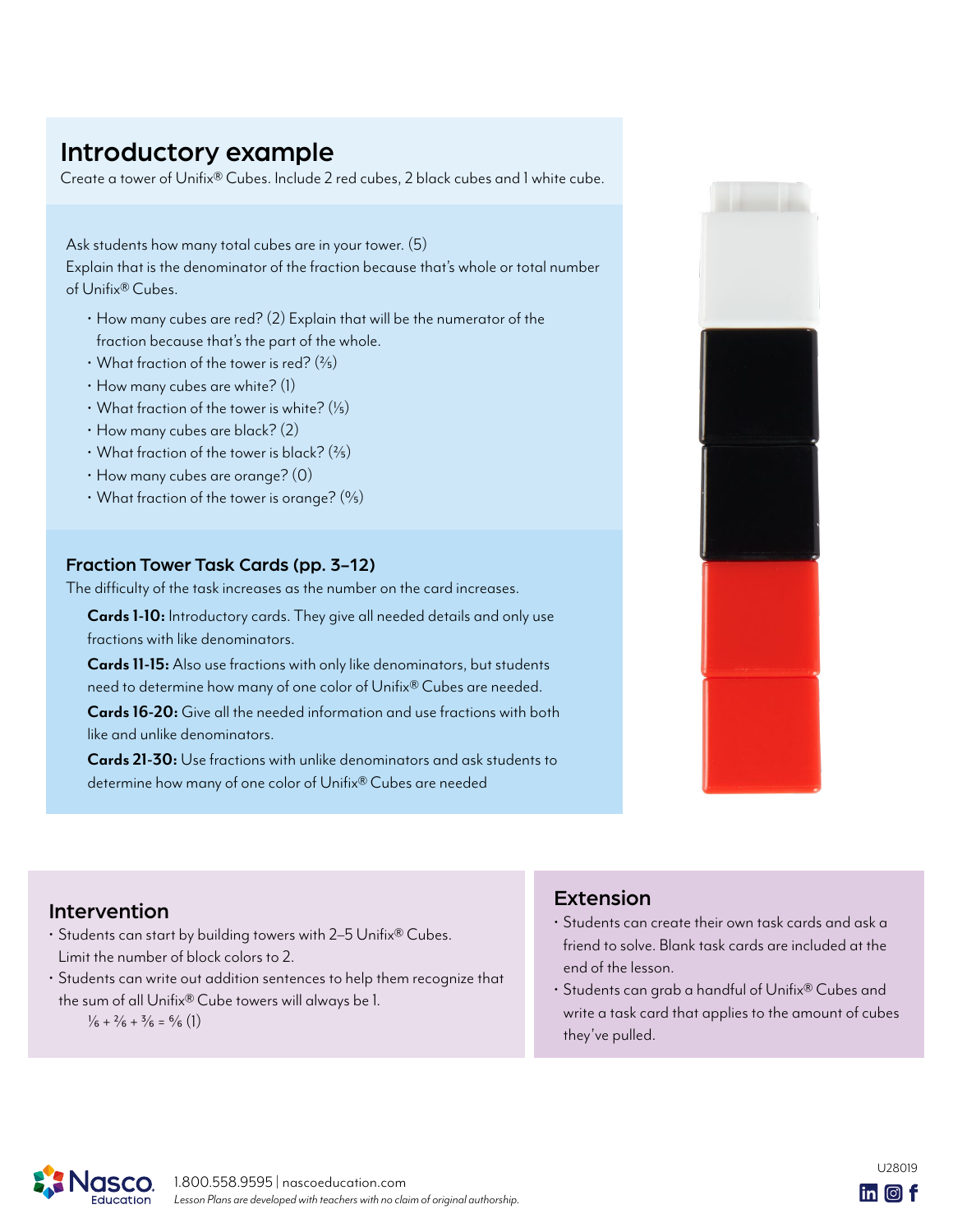| Card 1:<br>Use 6 Unifix® Cubes to build a<br>tower that is % Yellow, % Blue, and<br>$\frac{3}{6}$ Red.<br><b>Fraction Tower Task Cards</b> | Card 4:<br>Use 9 Unifix® Cubes to build a<br>tower that is 3/9 Red, 1/9 Orange,<br>and <sup>5</sup> / <sub>9</sub> Yellow.<br><b>Fraction Tower Task Cards</b> | Card 7:<br>Use 12 Unifix® Cubes to build a<br>tower that is 3/12 Red, 1/12 Orange,<br>$\frac{2}{12}$ Yellow, $\frac{1}{12}$ Green, $\frac{3}{12}$ Blue, and<br>3/12 Purple.<br><b>Fraction Tower Task Cards</b> |
|--------------------------------------------------------------------------------------------------------------------------------------------|----------------------------------------------------------------------------------------------------------------------------------------------------------------|-----------------------------------------------------------------------------------------------------------------------------------------------------------------------------------------------------------------|
| Card 2:                                                                                                                                    | Card 5:                                                                                                                                                        | Card 8:                                                                                                                                                                                                         |
| Use 7 Unifix <sup>®</sup> Cubes to build a                                                                                                 | Use 10 Unifix <sup>®</sup> Cubes to build a                                                                                                                    | Use 13 Unifix® Cubes to build a                                                                                                                                                                                 |
| tower that is 3/7 Red, 3/7 Purple, and                                                                                                     | tower that is 1/10 Black, 1/10 Yellow,                                                                                                                         | tower that is <sup>2</sup> /13 Black, <sup>3</sup> /13 Brown, <sup>5</sup> /13                                                                                                                                  |
| $\frac{3}{7}$ Black.                                                                                                                       | and % Blue.                                                                                                                                                    | Red, <i>V</i> <sub>13</sub> White, and <sup>2</sup> /13 Orange.                                                                                                                                                 |
| <b>Fraction Tower Task Cards</b>                                                                                                           | <b>Fraction Tower Task Cards</b>                                                                                                                               | <b>Fraction Tower Task Cards</b>                                                                                                                                                                                |
| Card 3:                                                                                                                                    | Card 6:                                                                                                                                                        | Card 9:                                                                                                                                                                                                         |
| Use 8 Unifix® Cubes to build a                                                                                                             | Use II Unifix <sup>®</sup> Cubes to build a                                                                                                                    | Use 14 Unifix® Cubes to build a                                                                                                                                                                                 |
| tower that is % Green, % Black,                                                                                                            | tower that is 3/11 Green, 1/11 Orange,                                                                                                                         | tower that is <sup>4</sup> / <sub>14</sub> Orange, <sup>5</sup> / <sub>14</sub> Yellow,                                                                                                                         |
| 1/8 Orange, and <sup>2</sup> /8 Purple.                                                                                                    | $\frac{5}{11}$ Blue, and $\frac{2}{11}$ Red.                                                                                                                   | 1/14 Blue, 1/14 Purple, and 3/14 White.                                                                                                                                                                         |
| <b>Fraction Tower Task Cards</b>                                                                                                           | <b>Fraction Tower Task Cards</b>                                                                                                                               | <b>Fraction Tower Task Cards</b>                                                                                                                                                                                |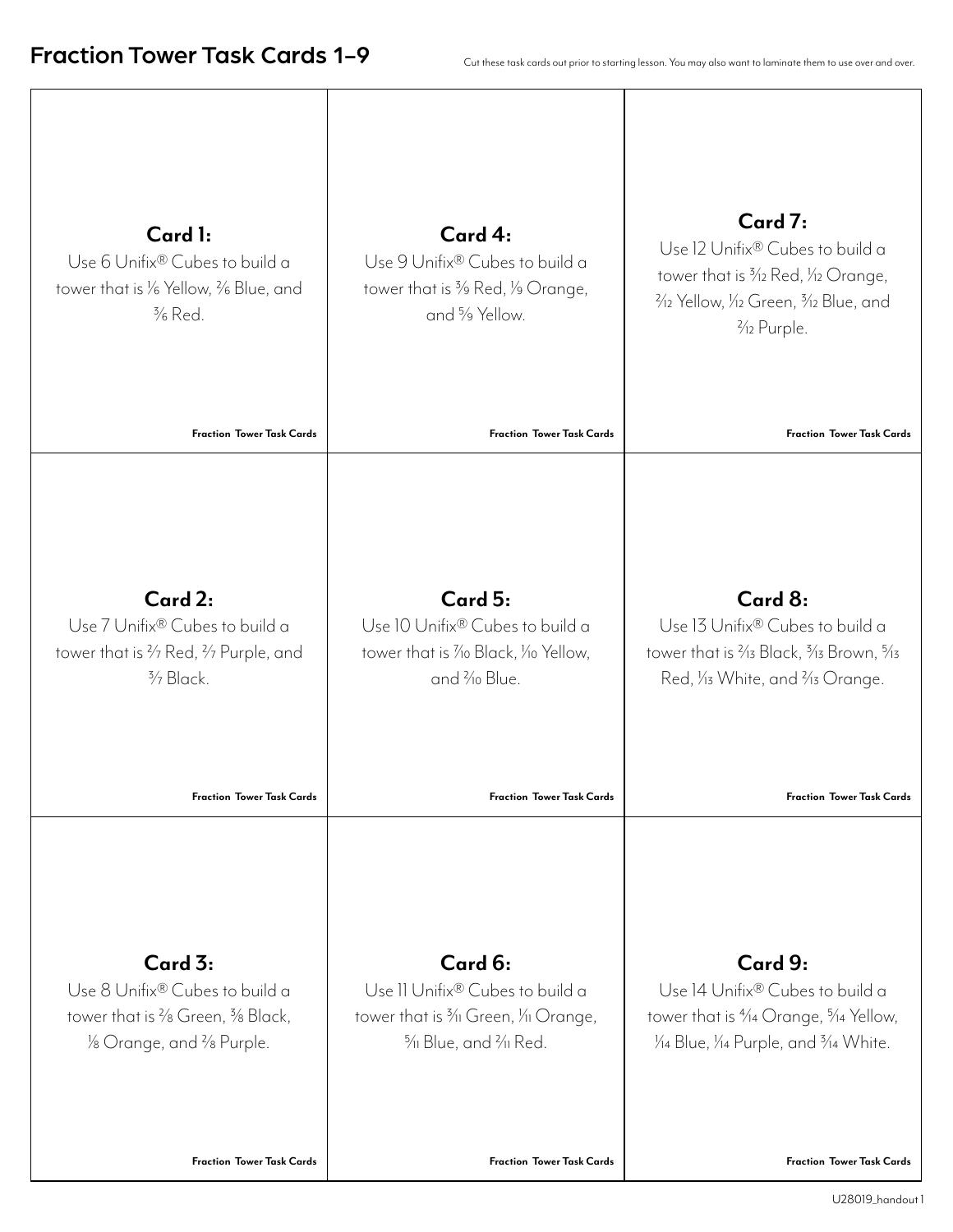| Card 10:<br>Use 15 Unifix® Cubes to build a<br>tower that is % Red, % Black,<br>1/15 Yellow, 1/15 Orange, 1/15 Green,<br>and 1/ <sub>5</sub> Purple.<br><b>Fraction Tower Task Cards</b> | <b>Card 13:</b><br>Use 8 Unifix® Cubes to build a<br>tower that is 1/8 Orange, 3/8 Purple,<br>1/8 White, and the rest Black.<br><b>Fraction Tower Task Cards</b>                                                                  | <b>Card 16:</b><br>Use 8 Unifix® Cubes to build a<br>tower that is 1/4 Purple, 1/4 Brown,<br>% Red, and % Blue.<br><b>Fraction Tower Task Cards</b> |
|------------------------------------------------------------------------------------------------------------------------------------------------------------------------------------------|-----------------------------------------------------------------------------------------------------------------------------------------------------------------------------------------------------------------------------------|-----------------------------------------------------------------------------------------------------------------------------------------------------|
| Card 11:<br>Use 6 Unifix® Cubes to build a<br>tower that is % Blue, % White, and<br>the rest Red.<br><b>Fraction Tower Task Cards</b>                                                    | Card 14:<br>Use 9 Unifix® Cubes to build a<br>tower that is $\frac{2}{9}$ Red, $\frac{3}{9}$ Orange,<br>1/9 Yellow, and the rest Brown.<br><b>Fraction Tower Task Cards</b>                                                       | <b>Card 17:</b><br>Use 10 Unifix® Cubes to build a<br>tower that is 1/2 Orange, 1/5 Blue,<br>and 3/10 Brown.<br><b>Fraction Tower Task Cards</b>    |
| <b>Card 12:</b><br>Use 7 Unifix® cues to build a tower<br>that is $\frac{2}{7}$ Black, $\frac{3}{7}$ Green, and the<br>rest Yellow.<br><b>Fraction Tower Task Cards</b>                  | <b>Card 15:</b><br>Use 10 Unifix® Cubes to build a<br>tower that is <i>Y</i> <sub>10</sub> Red, <i>Y</i> <sub>10</sub> Orange,<br>3/10 Yellow, 1/10 Green, 1/10 Blue, and<br>the rest Purple.<br><b>Fraction Tower Task Cards</b> | Card 18:<br>Use 12 Unifix® Cubes to build a<br>tower that is 1/3 Blue, 1/4 White, and<br>$\frac{5}{12}$ Black.<br><b>Fraction Tower Task Cards</b>  |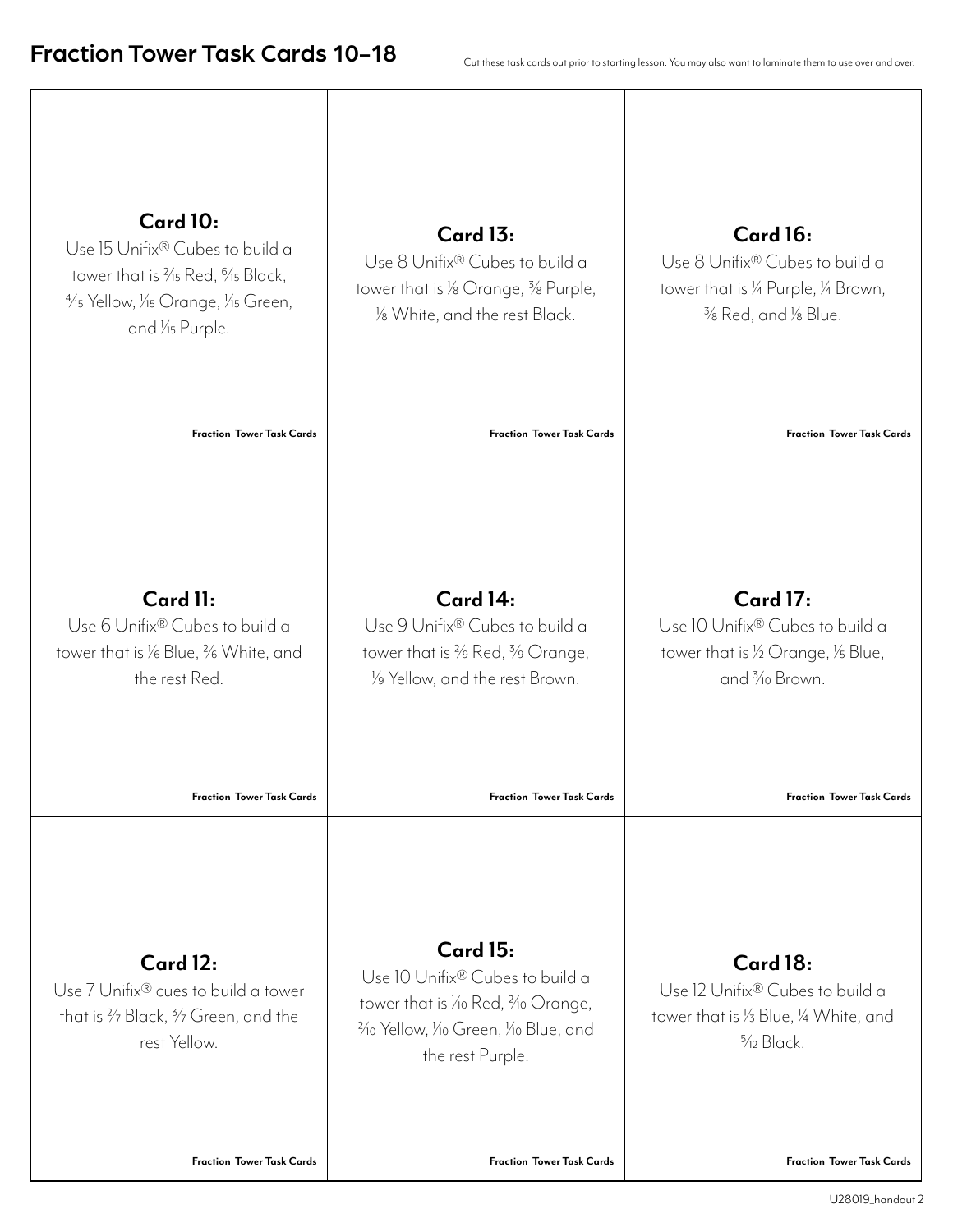| <b>Card 19:</b>                                         | <b>Card 22:</b>                                                | <b>Card 25:</b>                                   |
|---------------------------------------------------------|----------------------------------------------------------------|---------------------------------------------------|
| Use 16 Unifix® Cubes to build a                         | Use 8 Unifix® Cubes to build a                                 | Use 10 Unifix® Cubes to build a                   |
| tower that is $\frac{3}{8}$ White, $\frac{1}{8}$ Brown, | tower that is 1/8 Orange, $\frac{3}{4}$ Yellow,                | tower that is 1/2 Green, 2/5 Blue, and            |
| and 1/2 Red.                                            | and the rest Blue.                                             | the rest White.                                   |
| <b>Fraction Tower Task Cards</b>                        | <b>Fraction Tower Task Cards</b>                               | <b>Fraction Tower Task Cards</b>                  |
| <b>Card 20:</b>                                         | <b>Card 23:</b>                                                | <b>Card 26:</b>                                   |
| Use 18 Unifix® Cubes to build a                         | Use 10 Unifix® Cubes to build a                                | Use 15 Unifix <sup>®</sup> Cubes to build a       |
| tower that is 1/3 Yellow, 1/6 Blue,                     | tower that is 1/5 Black, 1/2 Red, and                          | tower that is 1/3 Blue, 1/5 Black,                |
| 3/9 Green, and 5/18 Black.                              | the rest White.                                                | 1/ <sub>15</sub> Orange, and the rest Green.      |
| <b>Fraction Tower Task Cards</b>                        | <b>Fraction Tower Task Cards</b>                               | <b>Fraction Tower Task Cards</b>                  |
| Card 21:                                                | <b>Card 24:</b>                                                | <b>Card 27:</b>                                   |
| Use 6 Unifix® Cubes to build a                          | Use 12 Unifix® Cubes to build a                                | Use 18 Unifix® Cubes to build a                   |
| tower that is 1/3 Blue and the rest                     | tower that is <sup>3</sup> /4 Blue, <sup>1/6</sup> Yellow, and | tower that is <sup>5</sup> /9 Yellow and the rest |
| White.                                                  | the rest Brown.                                                | Brown.                                            |
| <b>Fraction Tower Task Cards</b>                        | <b>Fraction Tower Task Cards</b>                               | <b>Fraction Tower Task Cards</b>                  |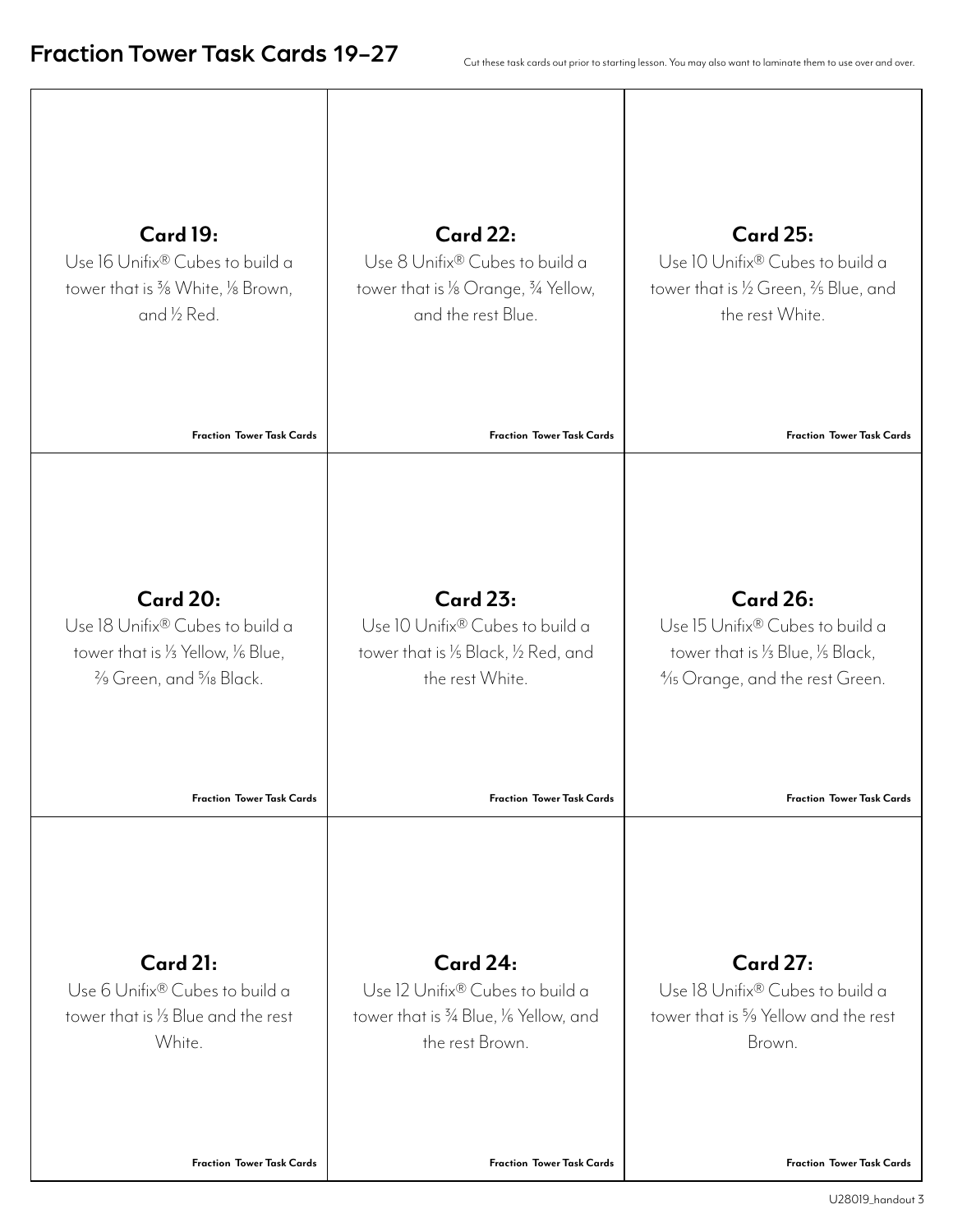| <b>Card 28:</b>                              | <b>Card 29:</b>                                          | <b>Card 30:</b>                     |
|----------------------------------------------|----------------------------------------------------------|-------------------------------------|
| Use 20 Unifix® Cubes to build a              | Use 24 Unifix® Cubes to build a                          | Use 24 Unifix® Cubes to build a     |
| tower that is 1/4 White, $\frac{2}{5}$ Blue, | tower that is $\frac{1}{6}$ Brown, $\frac{3}{8}$ Orange, | tower that is 1/4 Blue, 1/8 Yellow, |
| 3/10 Red, and the rest Black.                | 1/2 Yellow, and the rest Green.                          | 5/12 Black, and the rest Orange.    |
| <b>Fraction Tower Task Cards</b>             | <b>Fraction Tower Task Cards</b>                         | <b>Fraction Tower Task Cards</b>    |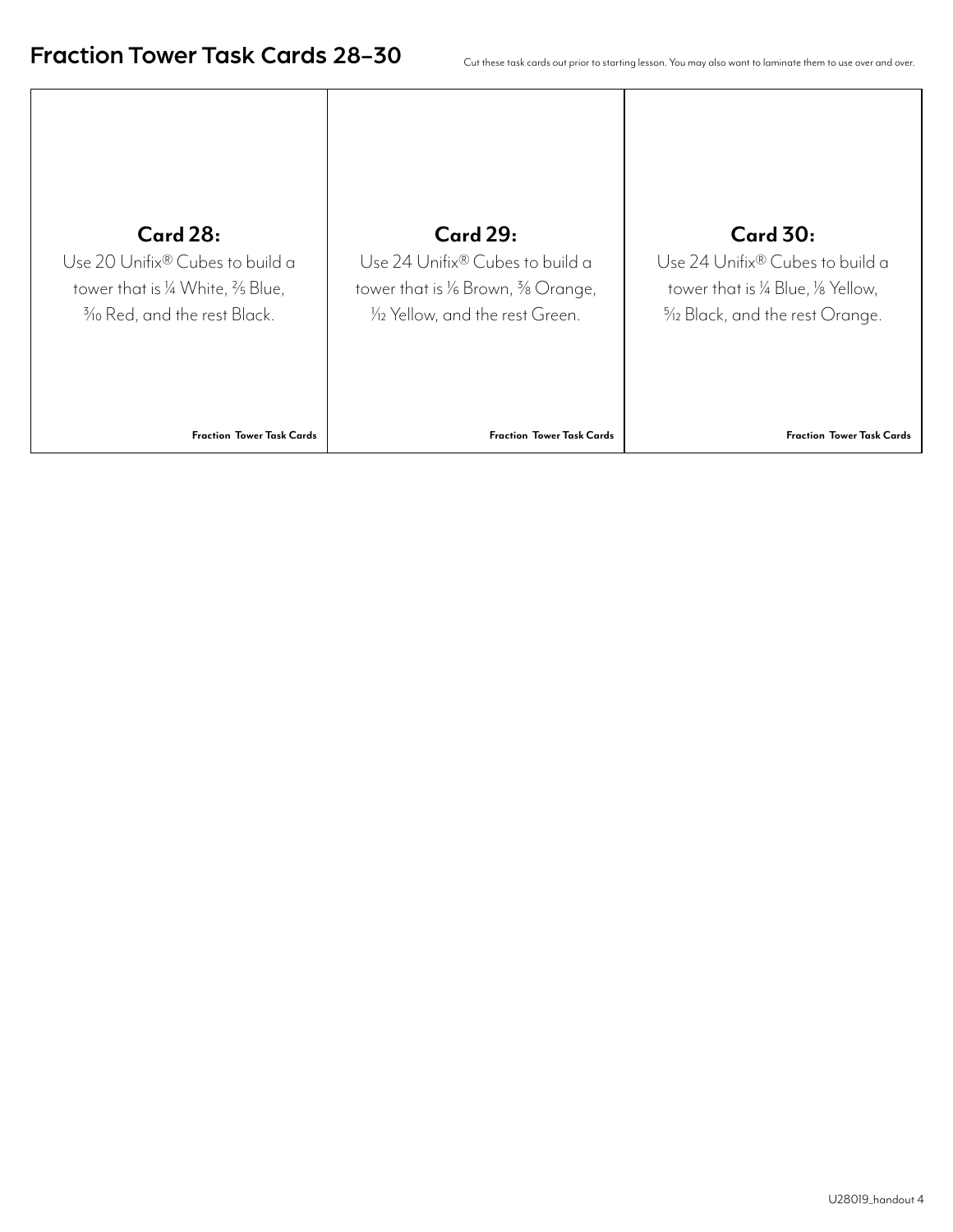## Unifix® tower — worksheet

Volume 38

|                                                                                                                                        | Name: ______________________________                                                                                                                                                             | Date:                                                                                                                                                                                             |
|----------------------------------------------------------------------------------------------------------------------------------------|--------------------------------------------------------------------------------------------------------------------------------------------------------------------------------------------------|---------------------------------------------------------------------------------------------------------------------------------------------------------------------------------------------------|
| Card 1:<br>l used _________ yellow cubes.<br>lused ________ blue cubes.<br>lused ______ red cubes.                                     | Card 5:<br>lused ________ black cubes.<br>l used _________ yellow cubes.<br>lused ________ blue cubes.                                                                                           | Card 9:<br>lused _______ orange cubes.<br>I used ________ yellow cubes.<br>lused ________ blue cubes.<br>l used ________ purple cubes.<br>lused ________ white cubes.                             |
| Card 2:<br>lused _______ red cubes.<br>lused ________ purple cubes.<br>lused ________ black cubes.                                     | Card 6:<br>lused _______ green cubes.<br>l used _______ orange cubes.<br>l used ________ blue cubes.<br>lused ______ red cubes.                                                                  | Card 10:<br>lused _______ red cubes.<br>lused _______ black cubes.<br>l used ________ yellow cubes.<br>lused _______ orange cubes.<br>lused _______ green cubes.<br>l used ________ purple cubes. |
| Card 3:<br>$l$ used $\_$<br>green cubes.<br>lused ________ black cubes.<br>lused _______ orange cubes.<br>lused ________ purple cubes. | Card 7:<br>lused _______ red cubes.<br>lused _______ orange cubes.<br>l used ________ yellow cubes.<br>lused _______ green cubes.<br>lused ________ blue cubes.<br>l used ________ purple cubes. | Card 11:<br>l used ________ blue cubes.<br>lused ________ white cubes.<br>lused ______ red cubes.                                                                                                 |
| Card 4:<br>lused _______ red cubes.<br>lused _______ orange cubes.<br>l used _________ yellow cubes.                                   | Card 8:<br>lused ________ black cubes.<br>lused ________ brown cubes.<br>lused ______ red cubes.<br>lused ________ white cubes.<br>lused _______ orange cubes.                                   | Card 12:<br>lused ________ black cubes.<br>lused _______ green cubes.<br>l used _________ yellow cubes.                                                                                           |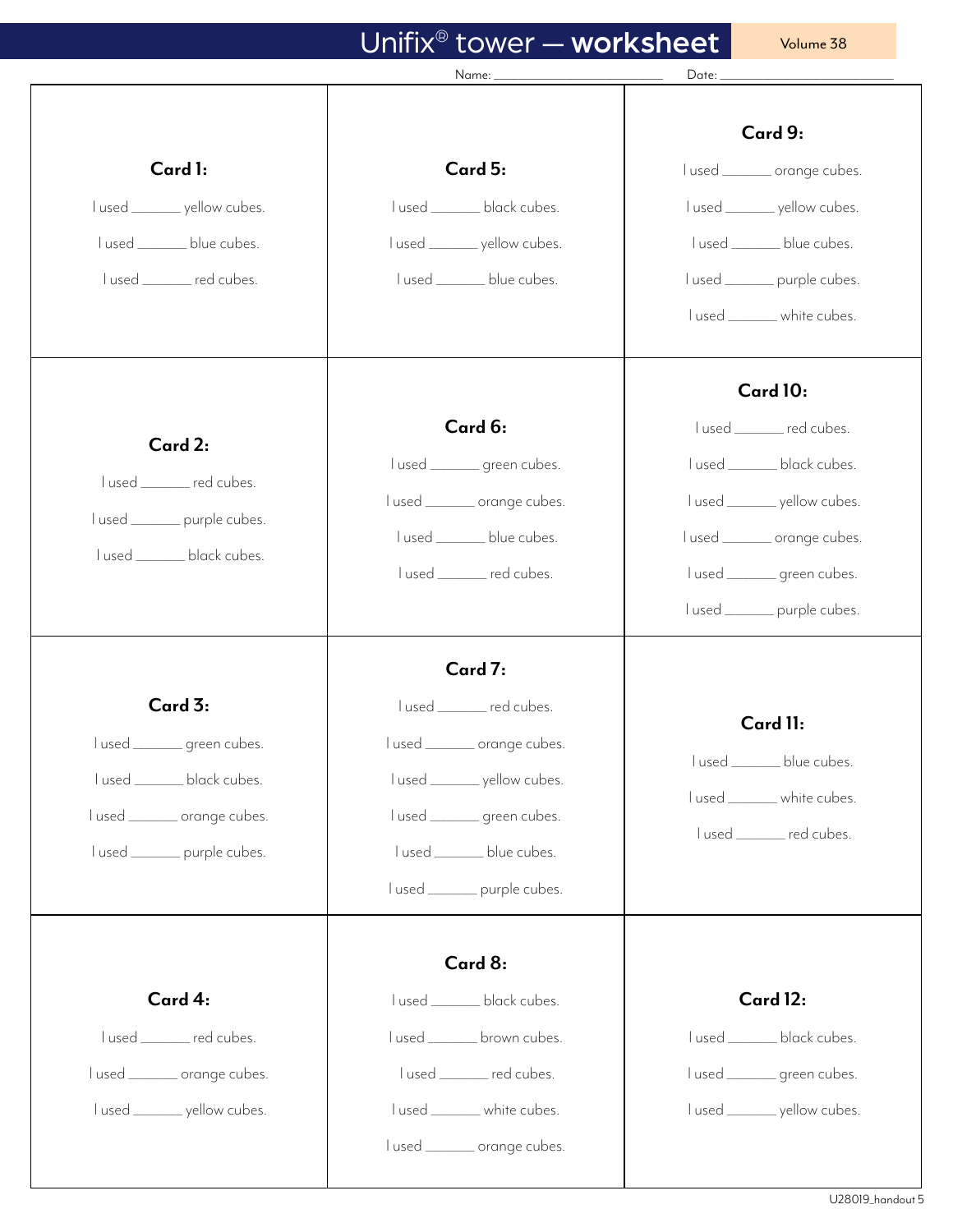| <b>Card 13:</b><br>lused _______ orange cubes.<br>l used ________ purple cubes.<br>lused ________ white cubes<br>lused ________ black cubes. | <b>Card 17:</b><br>l used _______ orange cubes.<br>lused ________ blue cubes.<br>lused ________ brown cubes.                               | Card 21:<br>lused ________ blue cubes.<br>l used ________ white cubes.                                                                      |
|----------------------------------------------------------------------------------------------------------------------------------------------|--------------------------------------------------------------------------------------------------------------------------------------------|---------------------------------------------------------------------------------------------------------------------------------------------|
| Card 14:<br>lused ______ red cubes.<br>lused _______ orange cubes.<br>l used _________ yellow cubes.<br>lused ________ brown cubes.          | Card 18:<br>lused ________ blue cubes.<br>lused ________ white cubes.<br>lused ________ black cubes.                                       | <b>Card 22:</b><br>lused _______ orange cubes.<br>I used _________ yellow cubes.<br>lused ________ blue cubes.                              |
| <b>Card 15:</b><br>lused ______ red cubes.<br>l used _______ orange cubes.<br>l used _________ yellow cubes.<br>lused ________ brown cubes.  | <b>Card 19:</b><br>lused ________ white cubes.<br>lused ________ brown cubes.<br>lused ______ red cubes                                    | <b>Card 23:</b><br>l used ________ white cubes.<br>lused ________ blue cubes.<br>l used _________ yellow cubes.<br>lused _______ red cubes. |
| Card 16:<br>l used ________ purple cubes.<br>lused ________ brown cubes.<br>lused _______ red cubes.<br>lused ________ blue cubes.           | <b>Card 20:</b><br>l used _________ yellow cubes.<br>lused _______ blue cubes.<br>lused _______ green cubes.<br>lused _______ black cubes. | Card 24:<br>lused ________ blue cubes.<br>I used _________ yellow cubes.<br>lused ________ brown cubes.                                     |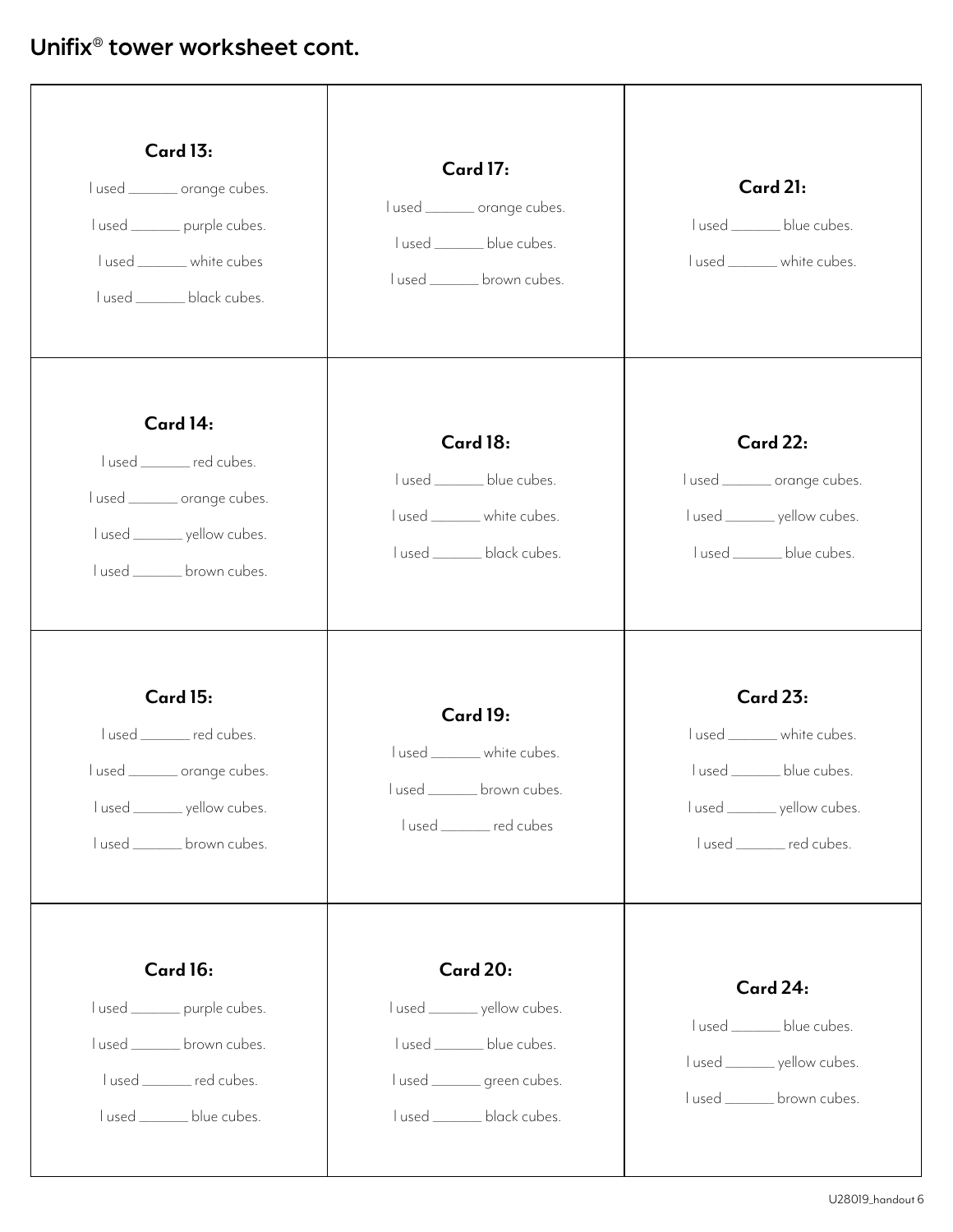#### Unifix® tower worksheet cont.

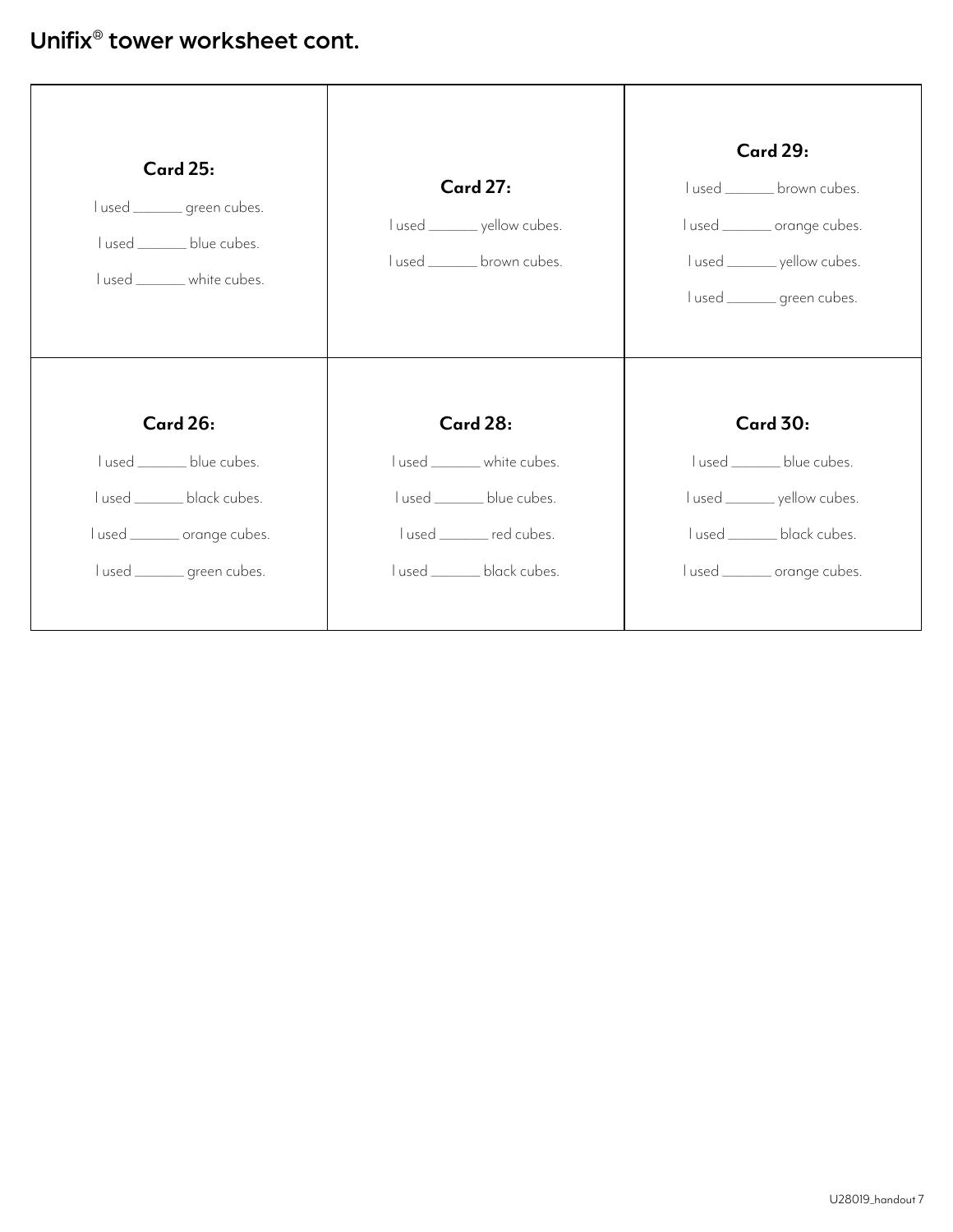## Unifix<sup>®</sup> tower worksheet — answer key volume 38

| Card 1:<br>1 Yellow, 2 Blue, and 3 Red                          | Card 2:<br>2 Red, 2 Purple, and 3 Black                                  | Card 3:<br>2 Green, 3 Black, 1 Orange,<br>and 2 Purple                         | Card 4:<br>3 Red, 1 Orange, and 5 Yellow                     |
|-----------------------------------------------------------------|--------------------------------------------------------------------------|--------------------------------------------------------------------------------|--------------------------------------------------------------|
| Card 5:<br>7 Black, I Yellow and 2 Blue                         | Card 6:<br>3 Green, 1 Orange, 5 Blue, and<br>2 Red                       | Card 7:<br>3 Red, 1 Orange, 2 Yellow,<br>1 Green, 3 Blue, and 2 Purple         | Card 8:<br>2 Black, 3 Brown, 5 Red,<br>1 White, and 2 Orange |
| Card 9:<br>4 Orange, 5 Yellow, 1 Blue, 1<br>Purple, and 3 White | Card 10:<br>2 Red, 6 Black, 4 Yellow, 1<br>Orange, 1 Green, and 1 Purple | Card 11:<br>1 Blue, 2 White, and 3 Red                                         | Card 12:<br>2 Black, 3 Green, and 2 Yellow                   |
| Card 13:<br>1 Orange, 3 Purple, 1 White,<br>3 Black             | Card 14:<br>2 Red, 3 Orange, 1 Yellow, and<br>3 Brown                    | <b>Card 15:</b><br>1 Red, 2 Orange, 2 Yellow,<br>1 Green, 1 Blue, and 3 Purple | Card 16:<br>2 Purple, 2 Brown, 3 Red,<br>and I Blue          |
| <b>Card 17:</b><br>5 Orange, 2 Blue, and<br>3 Brown             | Card 18:<br>4 Blue, 3 White, and 5 Black                                 | Card 19:<br>6 White, 2 Brown, and 8 Red                                        | <b>Card 20:</b><br>6 Yellow, 3 Blue, 4 Green, and<br>5 Black |
| Card 21:<br>2 Blue and 4 White                                  | <b>Card 22:</b><br>1 Orange, 6 Yellow, and 1 Blue                        | <b>Card 23:</b><br>3 White, 3 Blue, 1 Yellow, and<br>2 Red                     | Card 24:<br>8 Blue, 2 Yellow, and 2 Brown                    |
| <b>Card 25:</b><br>5 Green, 4 Blue, and 1 White                 | Card 26:<br>5 Blue, 3 Black, 4 Orange, and<br>3 Green                    | <b>Card 27:</b><br>10 Yellow and 8 Brown                                       | Card 28:<br>5 White, 8 Blue, 6 Red, and<br>1 Black           |
| <b>Card 29:</b><br>4 Brown, 9 Orange, 2 Yellow,<br>and 9 Green  | <b>Card 30:</b><br>6 Blue, 3 Yellow, 10 Black, and<br>5 Orange           |                                                                                |                                                              |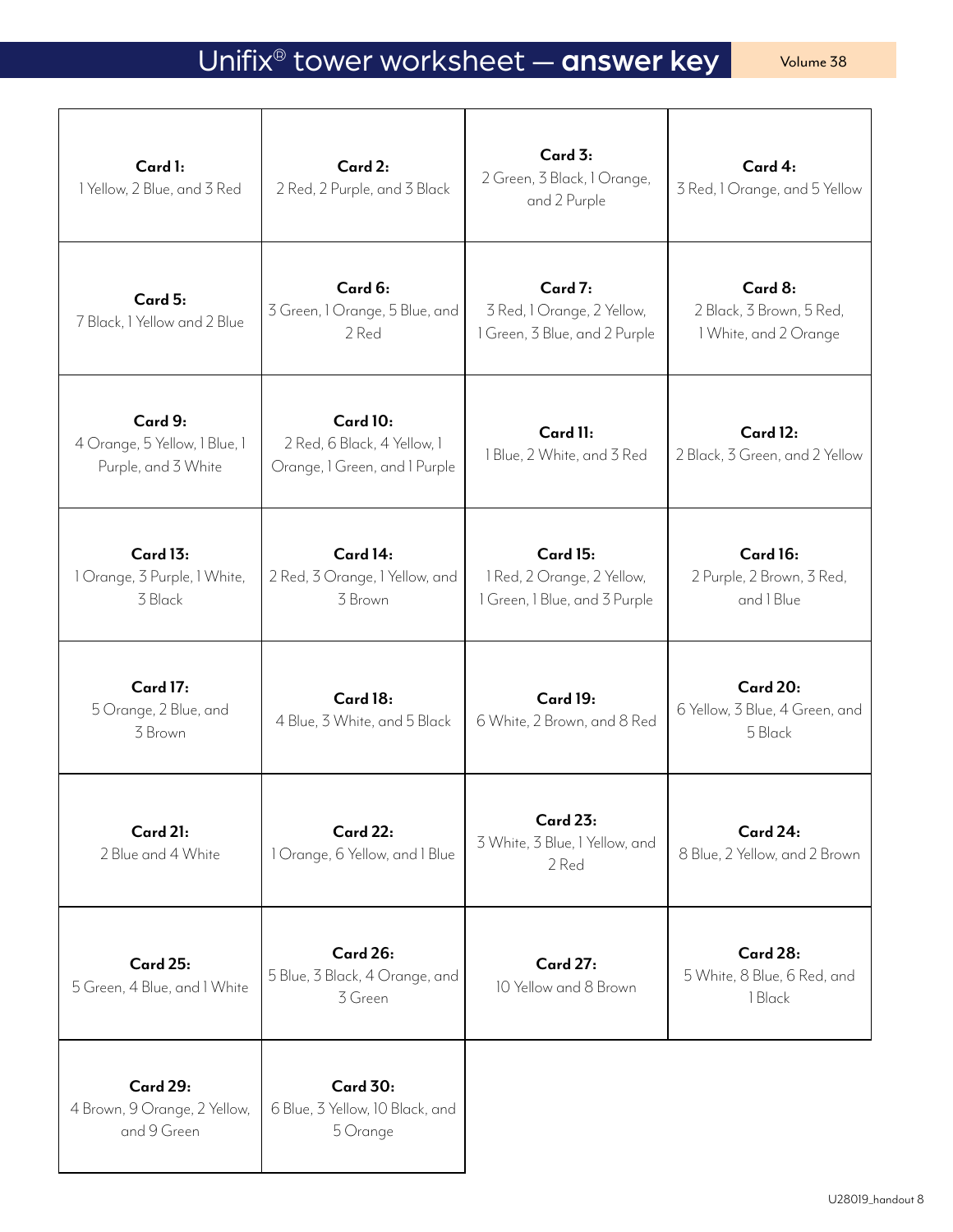| Use _____ Unifix® Cubes                              | Use ______ Unifix® Cubes                             | Use ______ Unifix® Cubes                                                                                 |
|------------------------------------------------------|------------------------------------------------------|----------------------------------------------------------------------------------------------------------|
| to build a tower that is                             | to build a tower that is                             | to build a tower that is                                                                                 |
| Use ______ Unifix® Cubes<br>to build a tower that is | Use ______ Unifix® Cubes<br>to build a tower that is | Use _____ Unifix® Cubes<br>to build a tower that is<br><u> 1989 - Johann Barbara, martxa alemaniar a</u> |
| Use _____ Unifix® Cubes                              | Use _____ Unifix® Cubes                              | Use _____ Unifix® Cubes                                                                                  |
| to build a tower that is                             | to build a tower that is                             | to build a tower that is                                                                                 |
| Use ______ Unifix® Cubes                             | Use Unifix® Cubes                                    | Use _____ Unifix® Cubes                                                                                  |
| to build a tower that is                             | to build a tower that is                             | to build a tower that is                                                                                 |
|                                                      |                                                      |                                                                                                          |